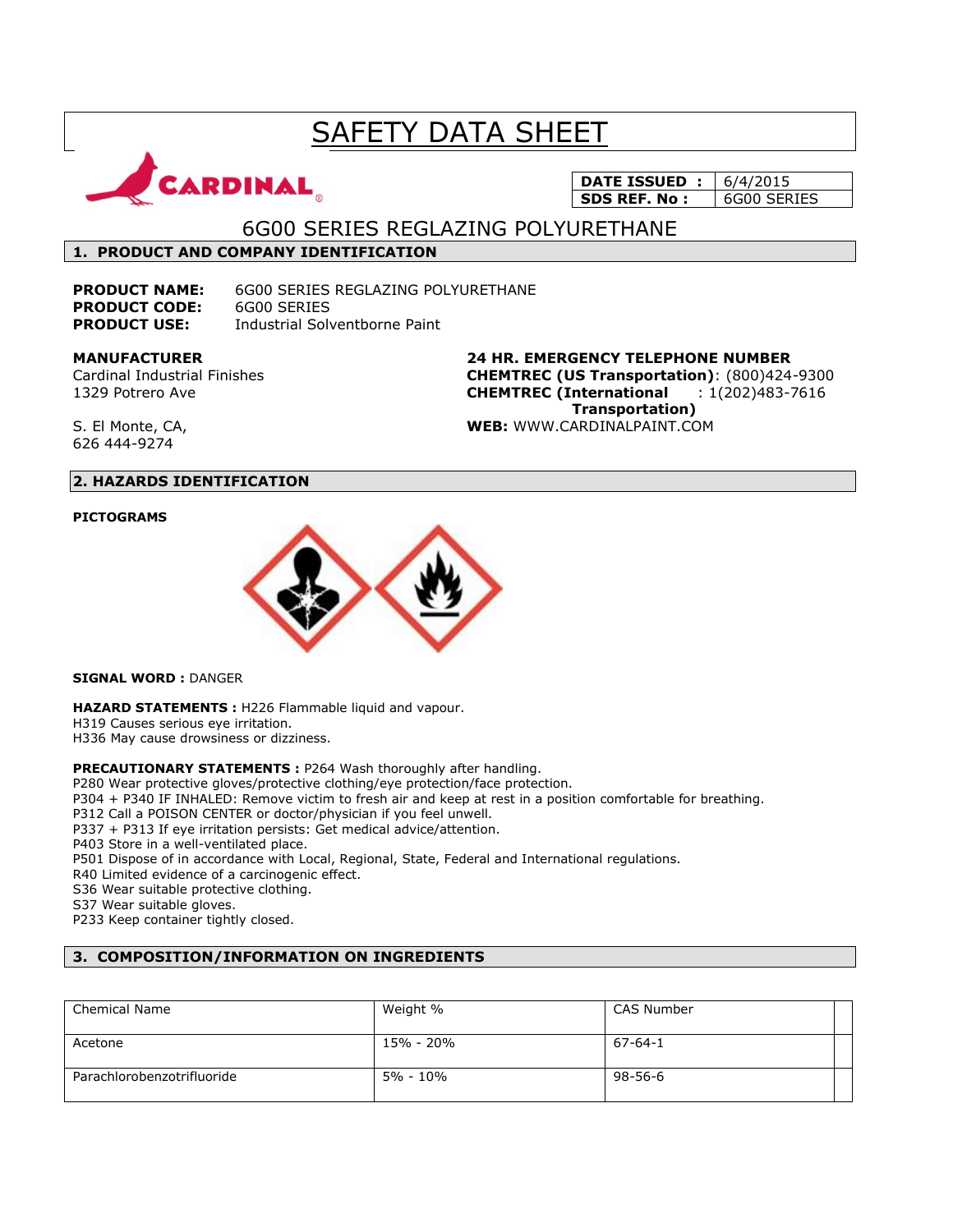| P.M. Acetate       | 1% - 5%             | 108-65-6   |  |
|--------------------|---------------------|------------|--|
| Amorphous Silica   | 1% - 5%             | 7631-86-9  |  |
| Crystalline Silica | $0.10\%$ - $0.50\%$ | 14808-60-7 |  |

The follow substances may be present in varying quantities depending on color.

| Titanium Dioxide | 60%<br>$0\%$ | 13463-67-7 |  |
|------------------|--------------|------------|--|
| Carbon Black     | 40%<br>$0\%$ | 1333-86-4  |  |

#### **4. FIRST AID MEASURES**

#### **Description of first and measures.**

**EYES CONTACT :** Flush with large quantities of water for 15 to 30 minutes. Remove contact lenses. Keep eyes wide open while rising. If eye irritation persists: Get medical attention.

**SKIN CONTACT :** Wash exposed area with mild soap and water for 15 to 30 minutes. Remove contaminated clothing. Repeated exposure may cause dryness or cracking.

**INGESTION :** Rinse mouth. Do NOT induce vomiting. Keep victim warm and seek immediate attention.

**INHALATION :** Remove to fresh air and keep in a position comfortable to breath. Call a doctor/physician if you feel unwell. Get medical attention.

#### **Most important symptoms and effects, both acute and delayed.** Symptoms/injuries: Eye irritation

Symptoms/injuries after inhalation: May cause drowsiness or dizziness. Symptoms/injuries after eye contact: Cause serious eye irritation. Symptoms/injuries after ingestion: Ingestion may cause nausea, vomiting and diarrhea. Indication of any immediate medical attention and special treatment needed. If medical advise is needed, have product container or label on hand.

### **5. FIRE FIGHTING MEASURES**

**SUITABLE EXTINGUISHING MEDIA :** In the event of a fire, use specifically suitable extinguishing agents. Suitable extinguishing media: Foam, alcohol resistant foam, CO2, water fog. Unsuitable extinguishing media: Do not use heavy water stream. A heavy water stream my spread brning liquid.

**FIRE FIGHTING PROCEDURE :** Firefighting instructions: Use water spray or fog for cooling exposed containers. Exercise caution when fighting any chemical fire. Prevent fire-fighting water from entering the environment. Protection during firefighting: Firefighters should wear full protective gear. Do not enter fire area without proper protective equipment, including self-contained breathing apparatus with full face piece operated in pressure demand or other positive pressure modes.

**UNUSUAL FIRE AND EXPLOSION HAZARD :** Fire hazard: Highly flammable/liquid or vapor. Explosive hazard: May form flammable/explosive vapor-air mixture.

#### **6. ACCIDENTAL RELEASE MEASURES**

#### **PERSONAL PRECAUTIONS, PROTECTIVE EQUIPMENT AND EMERGENCY PROCEDURES :**

General measures: Remove ignition sources. Use special care to avoid static electric charges. No smoking.

#### **FOR NON-EMERGENCY PERSONNEL :**

For non-Emergency procedures: Evacuate unnecessary personnel.

#### **FOR EMERGENCY RESPONDERS :**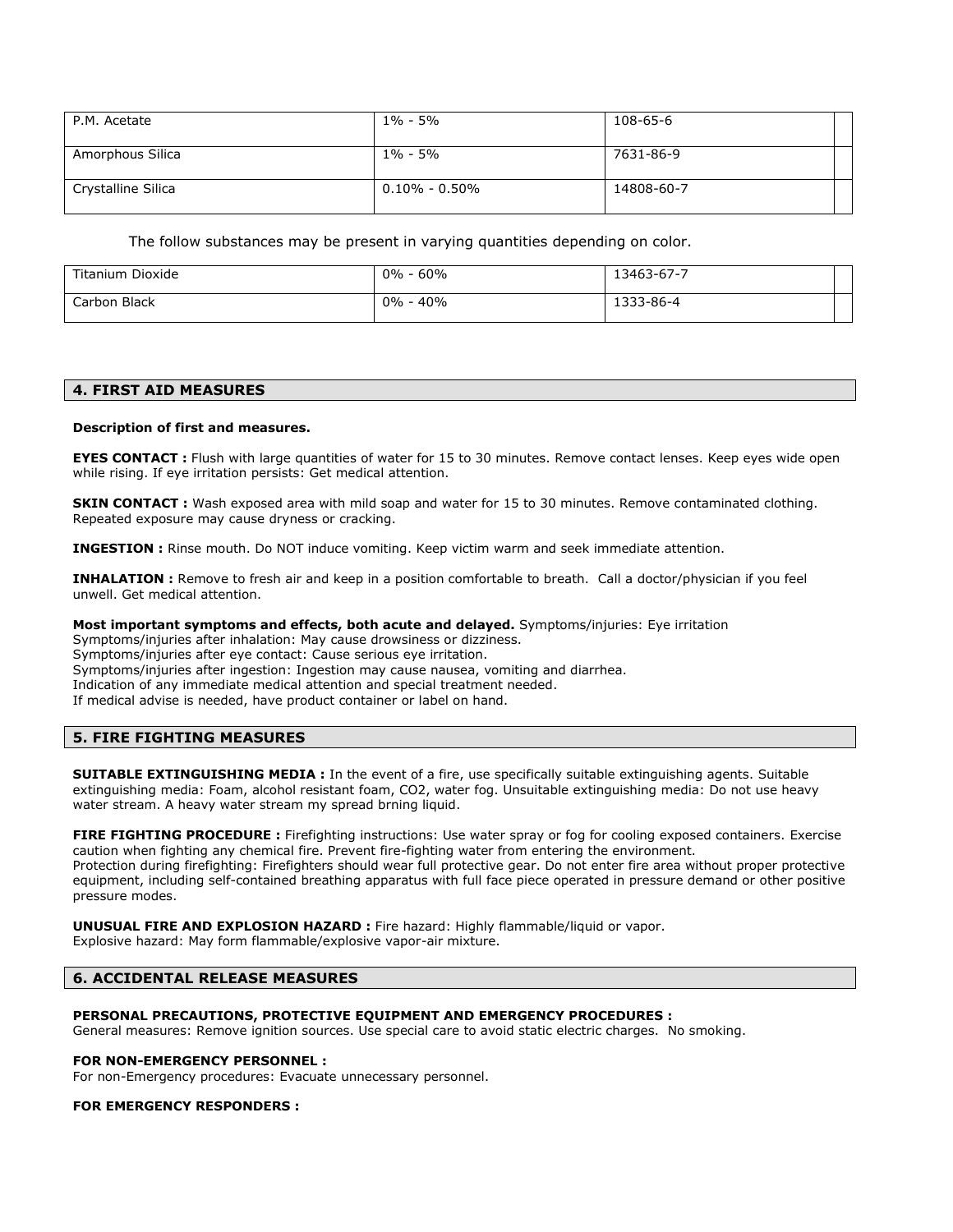Equip cleanup crew with proper protection. Avoid breathing fume, vapors.

#### **ENVIROMENTAL PRECAUTIONS :**

Prevent entry to sewers and public waters.

#### **METHODS AND MATERIAL FOR CONTAINMENT AND CLEAN UP :**

Collect damaged aerosols and use absorbent and/or inert material, then place in suitable container.

## **7. HANDLING AND STORAGE**

**PRECAUTIONS FOR SAFE HANDLING :** Additional hazards when processed: Handle empty containers with care because residual vapors are flammable.

Precautions for safe handling: Wash hands and other exposed areas with mild soap and water before eating, drinking or smoking and when you are leaving work. Provide good ventilation in process area to prevent formation of vapor. No smoking. Use only non-sparking tools. Use outdoors or in a well ventilated area. Avoid breathing fume, vapors. Hygiene measures: Wash Skin thoroughly after handling.

**CONDITIONS FOR SAFE STORAGE, INCLUDING INCOMPATIBILITIES :** Storage conditions: Store in a dry, cool and well-ventilated place away from : Heat sources. Direct sunlight.

Incompatible products: Strong bases. Strong acids.

Incompatible materials: Source of ignition. Direct sunlight. Heat Sources.

#### **8. EXPOSURE CONTROLS\PERSONAL PROTECTION**

| Acetone(67-64-1)                    |                        |                                      |
|-------------------------------------|------------------------|--------------------------------------|
| <b>USA ACGIH</b>                    | <b>ACGIH STEL TLV</b>  | 750 ppm                              |
| <b>USA ACGIH</b>                    | <b>ACGIH TWA TLV</b>   | 500 ppm                              |
| <b>USA NIOSH</b>                    | NIOSH STEL (Table Z-1) | 1,000 ppm, 2,400 mg/m3               |
| <b>USA NIOSH</b>                    | <b>NIOSH TWA</b>       | 250 ppm, 590 mg/m3                   |
| <b>USA OSHA</b>                     | OSHA TWA (Table Z-1)   | 1,000 ppm, 2,400 mg, m3              |
| Carbon Black(1333-86-4)             |                        |                                      |
| <b>USA ACGIH</b>                    | ACGIH TLV (mg/m3)      | $3.0$ mg/m $3$                       |
| <b>USA OSHA</b>                     | OSHA PEL (mg/m3)       | $3.5 \text{ mg/m}$                   |
| Crystalline Silica(14808-60-7)      |                        |                                      |
| <b>USA ACGIH</b>                    | ACGIH (TLV) TWA        | .025 mg/m3                           |
| Formaldehyde(50-00-0)               |                        |                                      |
| <b>USA ACGIH</b>                    | ACGIH (TLV)            | $0.3$ ppm                            |
| <b>USA OSHA</b>                     | OSHA (PEL) STEL        | 2 ppm                                |
| <b>USA OSHA</b>                     | OSHA (PEL) STEL        | 2 ppm STEL 15 min                    |
| <b>USA OSHA</b>                     | OSHA (PEL) TWA         | $0.75$ ppm                           |
| P.M. Acetate(108-65-6)              |                        |                                      |
| <b>USA AIHA</b>                     | AIAH (WEEL) TWA        | 50 ppm                               |
| Parachlorobenzotrifluoride(98-56-6) |                        |                                      |
| <b>USA ACGIH</b>                    | <b>USA ACGIH</b>       | Conatins no substances with exposure |
|                                     |                        | limit values.                        |
| Styrene(100-42-5)                   |                        |                                      |
| <b>USA ACGIH</b>                    | ACGIH STEL (ppm)       | 40 ppm                               |
| <b>USA ACGIH</b>                    | ACGIH TWA (ppm)        | 20 ppm                               |
| <b>USA OSHA</b>                     | OSHA TWA (ppm)         | 100 ppm                              |
| Titanium Dioxide(13463-67-7)        |                        |                                      |
| PEL (Permissible Exposure Limit)    | <b>OSHA TWA</b>        | $15 \text{ mg/m}$                    |
| <b>TLV</b>                          | <b>ACGIH TWA</b>       | $10$ mg/m3                           |

#### **PERSONAL PROTECTIVE EQUIPMENT**

**RESPIRATORY PROTECTION :** If TLV of the product or any component is exceeded, a NIOSH approved dust respirator is advised in absence of environmental control. OSHA Regulations also permit other NIOSH dust respirators under specified conditions. (See your Safety Equipment Supplier) Engineering or administrative controls should be implemented to reduce exposure.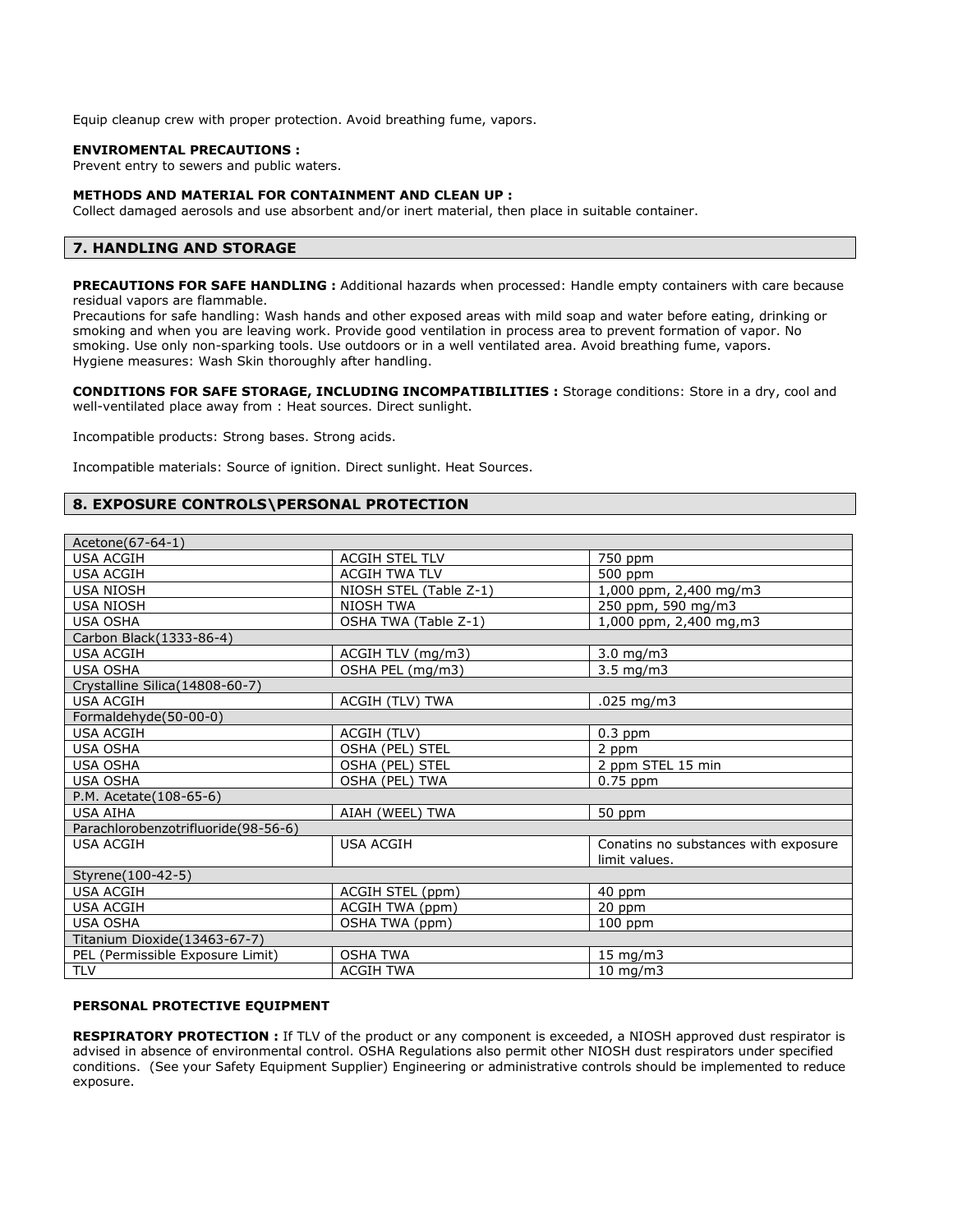**HAND PROTECTION REMARKS :** The suitability for a specific workplace should be discussed with the producers of the protective gloves.

**EYES PROTECTION :** Eye wash bottle with pure water. Tightly fitting safety goggles. Where face-shield and protective suit for abnormal processing problems.

**SKIN AND BODY PROTECTION :** Wear impervious clothing. Choose body protection according to the amount and concentration of the dangerous substance at the work place.

**WORK HYGIENIC PRACTICES:** When using do not eat or drink. When using do not smoke. Wash hands before breaks and at the end of workday.

#### **9. PHYSICAL AND CHEMICAL PROPERTIES**

| <b>Physical state</b>            | ÷ | Liguid                                        |
|----------------------------------|---|-----------------------------------------------|
| Color                            |   | Various colors depending on the pigmentation. |
| Odor                             |   | Chartistic. Sweet. Mint like.                 |
| <b>Odor threshold</b>            |   | No data available.                            |
| Ph.                              |   | N/A - See Technical Data Sheet                |
| <b>Evaporation rate</b>          |   | Slower Than Ether                             |
| <b>Melting point</b>             |   | -94.7 C (-138.46 F)                           |
| <b>Freezing point</b>            |   | No data available.                            |
| <b>Boiling point</b>             |   | -3.0 deg F TO 302.0 deg F                     |
| <b>Flash point</b>               |   | $-4.00$ deg F                                 |
| Lower explosion limit            |   | .9                                            |
| <b>Upper explosion limit</b>     |   | 13.1                                          |
| Vapour pressure                  |   | 185 mm Hg                                     |
| <b>Vapour density</b>            |   | Heavier than air                              |
| <b>Relative density</b>          |   | No data available.                            |
| <b>Density</b>                   |   | 12.9370                                       |
| <b>Solubility</b>                |   | No data available.                            |
| <b>Partion coefficient: n-</b>   | ÷ | No data available.                            |
| octanol/water                    |   |                                               |
| <b>Autoignition temperature</b>  |   | No data available.                            |
| <b>Decomposition temperature</b> |   | No data available.                            |

#### **10. STABILITY AND REACTIVITY**

**REACTIVITY :** No dangerous reaction known under conditions of normal use.

**CHEMICAL STABILITY :** Stable under normal conditions.

**CONDITIONS TO AVOID :** Heat, flames and sparks. Extremely high temperatures and direct sunlight.

**INCOMPATIBLE MATERIALS :** Avoid contact with strong oxidizing agents.

**HAZARDOUS DECOMPOSITION PRODUCTS:** Carbon dioxide (CO2), carbon monoxide (CO), oxides of nitrogen (NOx), dense black smoke.

## **11. TOXICOLOGICAL INFORMATION**

| Acetone(67-64-1)    |                                                                                                                                                                                                                                                                                                                       |
|---------------------|-----------------------------------------------------------------------------------------------------------------------------------------------------------------------------------------------------------------------------------------------------------------------------------------------------------------------|
| Aspiration toxicity | Remarks: Symptoms of overexposure may be headache, dizziness, tiredness, nausea and<br>vomiting., Concentrations substantially above TLV value may cause nercotic effects.,<br>Solvents may degrease the skin.                                                                                                        |
| Carcinogenicity     | Species: mouse, (female), Application Route: Dermal; Exposure time: .365 d (90%) or<br>424 d (100%), Dose: 0.1ml 90(71mg) or 100% (79mg), Frequency of Treatment: 3 times<br>a wk, NOAEL: 79; Result: dod not display carcinogenic properties., Carcinogenicity-<br>Assessment: Not classified as a human carcinogen. |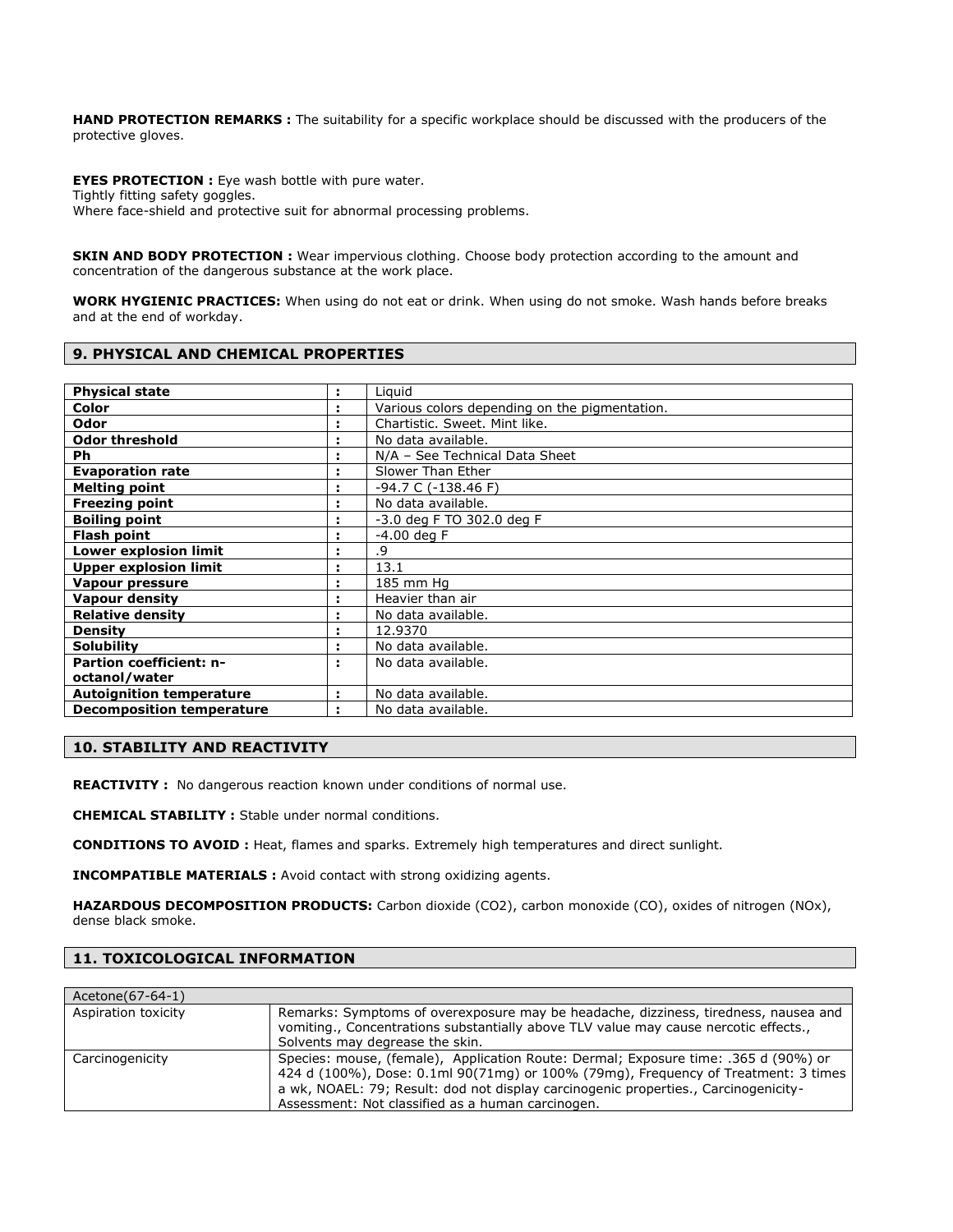| Germ cell mutagenicity         | Test Type: mammalian cell gene mutation assay. Test species: Mouse Iymphorma,              |
|--------------------------------|--------------------------------------------------------------------------------------------|
|                                | Metabolic activation: Without metabolic activation; Method: OECD Guideline 476; Result:    |
|                                | negative; Test Type: Ames test, Metabolic activation: Without metabolic activation;        |
|                                | Method: OECD Guideline 471; Result: negative, Test Type: Chromosome aberration test        |
|                                | in vitro, Test species: Chinese hamster ovary (CHO), Metabolic activation: Without         |
|                                | metabolic activation; Method: OECD Guideline 473; Result: negative; Genotoxicity in        |
|                                | vivo: Test Type: I vivo micronucleus test. Test species: Mouse, Application Route: Oral,   |
|                                | Exposure: 13 wk, Dose: 5,000, 10,000, 20,000 ppm, Result: negative                         |
| Germ cell mutagenicity         | Animal testing did not show any mutagenic effects.                                         |
| Assessment                     |                                                                                            |
| LC50 (rat) Inhalation          | 76 mg/l (4 h exposure)                                                                     |
| LD50 (rat) Oral                | 5,800 mg/kg; Symptoms: tremors                                                             |
| LD50 Dermal                    | >7,426 mg/kg                                                                               |
| Repeated dose exposure         | Species: mouse, male, NOAEL: 20,000, Application Route: Oral, Exposure time: 13 wk,        |
|                                | Number of exposures: daily, Dose: 1250, 2500, 5000, 10000, 20000, Method OECD Test         |
|                                | Guideline 408, GLP: No data available.; Species: mouse, female, NAOEL 20000, LAOEL:        |
|                                | 50000; Application Route: Oral, Exposure time: 13 wk, Number of exposures: daily,          |
|                                | Dose: 1250, 2500, 5000, 10000, 20000, Method OECD Test Guideline 408, GLP: No data         |
|                                | available; Repeated dose toxicity Assessment: causes mild skin irritation., Causes serious |
|                                | eye irritation.                                                                            |
| Reproductive toxicity          | Effects on fertility: Species: rat, male; Application Route: oral; Dose: 0, 5,000, 10,000  |
|                                | mq/l; Frequency of Treatment: 7 days/week; General Toxicity - Parent: LOAEL: 10,000;       |
|                                | Fertility: 10,000; Effects on foetal development: Species: rat; Application Route:         |
|                                | Inhalation; Dose: 0, 440, 2200, 11,000 ppm; Frequency of Treatment: 7 days/week;           |
|                                | General Toxicity Material: NOAEC: 2,200 ppm; Tetragenicity: NOAEC: 2,200 ppm;              |
|                                |                                                                                            |
|                                | Embryo-foetal toxicity:: NOAEC: 2,200 ppm; Result: No teratogenic potential. GLP: No       |
|                                | data available.; Reproductive toxicity Assessment: Did not show teratogenic effects in     |
|                                | animal experiments.                                                                        |
| Respiratory or skin            | Test type: Maximization test, Species: guinea pig, Assessment: Does not cause skin         |
| sensitization                  | sensitization. Result: Did not cause sensitization on laboratory animals.                  |
| Serious eye damage/eye         | Species: rabbit, Result: Slightly irritating to eyes, Exposure time: 24 h, Classification: |
| irritation                     | Irritating to eyes, Remarks: Eye irritation.                                               |
| Skin corrision/irritation      | Species: rabbit, Exposure time: 24 h, Classification: Not irritating to skin, Method: In   |
|                                | vivo, Result: Mild irritation, Remarks: Repeated or prolonged contact with the mixture     |
|                                | may cause removal natural fat from the skin resulting in desiccation of the skin.          |
| STOT - single exposure         | Exposure routes: Inhalation (vapour); Assessment: May cause drowsiness or dizziness.       |
| STOT- repeated exposure        | No data available.                                                                         |
| Amorphous Silica(7631-86-9)    |                                                                                            |
| Additional toxicological       | The product is not subject to classification according ot internally approved calculation  |
| information                    | methods for preparations: When used and handled according tp specifications, the           |
|                                | product does not have any harmful effects according to our experience and information      |
|                                | provided to us.                                                                            |
| Irritant of skin               | Not irritating (rabbit) (OCED 404)                                                         |
| Irritatant of eyes             | Not irritating (rabbit) (OCED 405)                                                         |
| LC0 - Inhalative               | >140->2000 mg/m3 / 4 h (Rat) (OCED 403)                                                    |
| LD50 - Dermal - Rabbit         | >5000 mg/kg (Rabbit)                                                                       |
| LD50 - Oral - Rat              | >5000 mg/kg (Rat) (OECD 401)                                                               |
| Other information - Oral       | $=$ > 1340 mg/kg/day                                                                       |
| Sensitization                  | Not sensitizating (guinea pig) (OCED 406)                                                  |
| Carbon Black(1333-86-4)        |                                                                                            |
| <b>ACGIH</b>                   | ACGIH The American Conference of Governmental Industrial Hygienists classifies carbon      |
|                                | black as A4, Not Classifiable as a Human Carcinogen.                                       |
| Carcinogenicity Classification | GHS- Not a hazardous substance or preparation according to the Global Harmonized           |
|                                | System (GHS).                                                                              |
| Human Epidemiology             | Results of epidemiological studies of carbon black production workers suggest that         |
|                                | cumulative exposure to carbon black may result in small decrements in lung function, as    |
|                                | measured by FEV1. A recent U.S. respiratory morbidity study suggested a 27 mL decline      |
|                                | in FEV1 from a 1 mg/m3 (inhalable fraction) exposure over a 40-year period. An older       |
|                                | European investigation suggested an exposure to 1 mg/m3 (inhalable fraction) of carbon     |
|                                | black over a 40-year working-lifetime will result in a 48 mL decline in FEV1. In contrast, |
|                                | normal age related decline over a similar period of time would be approximately 1200 ml.   |
|                                | The relationship between symptoms and exposure to carbon black is less clear. In the       |
|                                | U.S. study, 9% of the highest exposure group (in contrast to 5% of the unexposed group)    |
|                                | reported symptoms consistent with chronic bronchitis. In the European study,               |
|                                | methodological limitations in the administration of the questionnaire limit the drawing of |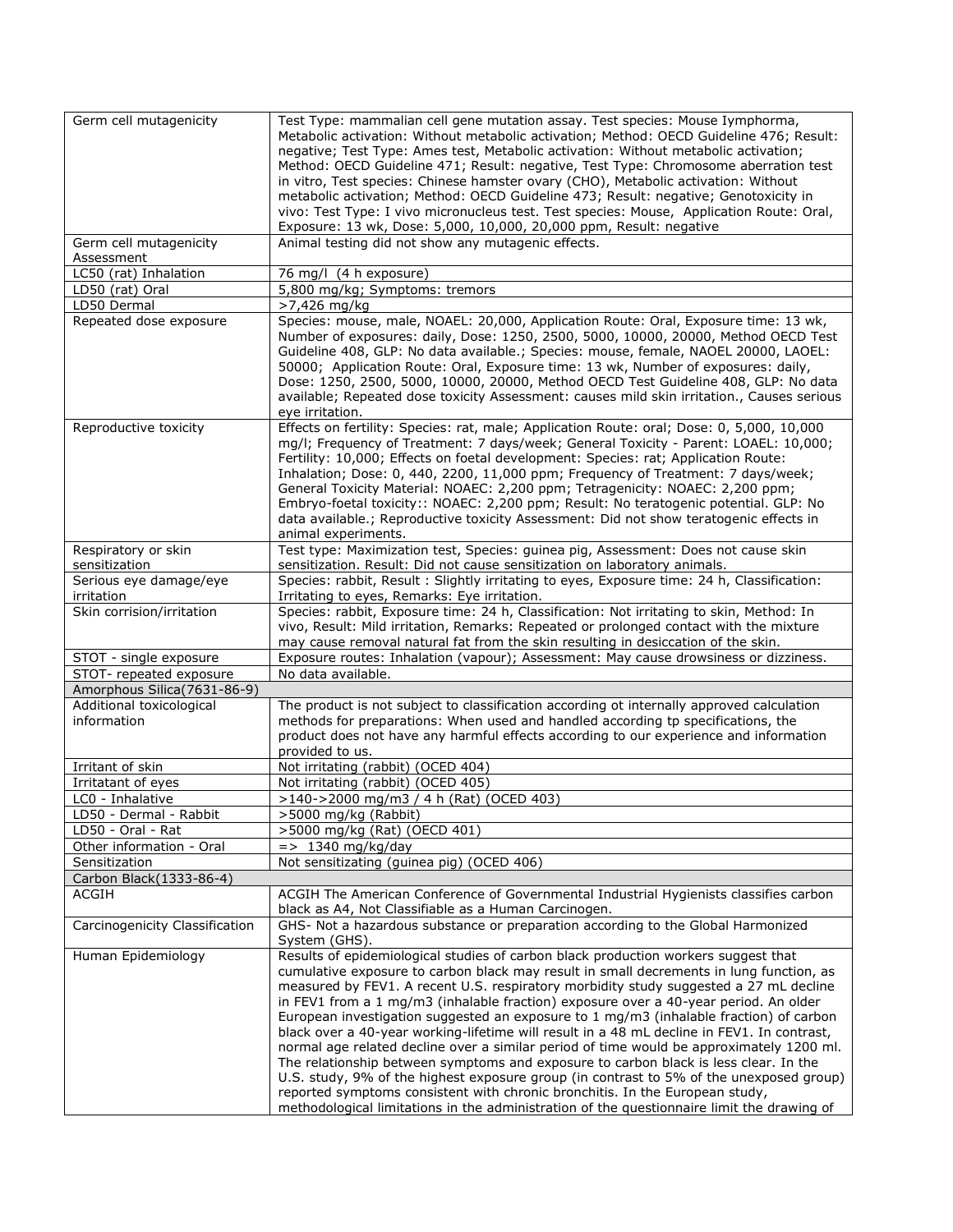|                                                 | definitive conclusions about symptoms.                                                                                                                                                                                                                                                                                                                                                                                                                                                                                                                                                                                                                                                                                                                                                                                                                                                                                                                                                           |
|-------------------------------------------------|--------------------------------------------------------------------------------------------------------------------------------------------------------------------------------------------------------------------------------------------------------------------------------------------------------------------------------------------------------------------------------------------------------------------------------------------------------------------------------------------------------------------------------------------------------------------------------------------------------------------------------------------------------------------------------------------------------------------------------------------------------------------------------------------------------------------------------------------------------------------------------------------------------------------------------------------------------------------------------------------------|
| Human Epidemiology - cont                       | Since this IARC evaluation of carbon black, Sorahan and Harrington 16) re-analyzed the<br>UK study data using an alternative exposure hypothesis and found a positive association<br>with carbon black exposure in two of the five plants. The same exposure hypothesis was<br>applied by Morfeld and McCunney 17-18) to the German cohort; in contrast, they found<br>no association between carbon black exposure and lung cancer risk and, thus, no support<br>for the alternative exposure hypothesis used by Sorahan and Harrington 16).                                                                                                                                                                                                                                                                                                                                                                                                                                                    |
| Human Epidemiology - cont.                      | Morfeld and McCunney 19) applied a Bayesian approach to unravel the role of<br>uncontrolled confounders and identified smoking and prior exposure to occupational<br>carcinogens received before being hired in the carbon black industry as main causes of<br>the observed lung cancer excess risk. Overall, as a result of these detailed investigations,<br>no causative link between carbon black exposure and cancer risk in humans has been<br>demonstrated. This view is consistent with the IARC evaluation in 2006. Several<br>epidemiological and clinical studies of workers in the carbon black production industries<br>show no evidence of clinically significant adverse health effects due to occupational<br>exposure to carbon black. No dose response relationship was observed in workers<br>exposed to carbon black.                                                                                                                                                        |
| Human Epidemiology -cont.                       | This study, however, indicated a link between carbon black and small opacities on chest<br>films, with negligible effects on lung function. A study on carbon black production workers<br>in the UK 10) found an increased risk of lung cancer in two of the five plants studied;<br>however, the increase was not related to the dose of carbon black. Thus, the authors did<br>not consider the increased risk in lung cancer to be due to carbon black exposure. A<br>German study of carbon black workers at one plant 11-14) found a similar increase in<br>lung cancer risk but, like the 2001 UK study 10), found no association with carbon black<br>exposure. In contrast, a large US study 15) of 18 plants showed a reduction in lung<br>cancer risk in carbon black production workers. Based upon these studies, the February<br>2006 Working Group at IARC concluded that the human evidence for carcinogenicity was<br>inadequate 1) .                                            |
| <b>IARC</b>                                     | IARC In 1995 IARC concluded, "There is inadequate evidence in humans for the<br>carcinogenicity of carbon black." Based on rat inhalation studies IARC concluded that<br>there is, "sufficient evidence in experimental animals for the carcinogenicity of carbon<br>black," IARC's overall evaluation was that, "Carbon black is possibly carcinogenic to<br>humans (Group 2B)". This conclusion was based on IARC's guidelines, which require such<br>a classification if one species exhibits carcinogenicity in two or more studies. IARC<br>performed another review in 2006, and again classified carbon black as possibly<br>carcinogenic to humans (Group 2B). In its 1987 review IARC concluded, "There is<br>sufficient evidence in experimental animals for the carcinogenicity of carbon black<br>extracts." Carbon black extracts are classified as, possibly carcinogenic to humans (Group<br>2B).                                                                                 |
| $LD50$ (Rat)                                    | >8000 mg/kg                                                                                                                                                                                                                                                                                                                                                                                                                                                                                                                                                                                                                                                                                                                                                                                                                                                                                                                                                                                      |
| Mutagenic Effects and Germ<br>Cell Mutagenicity | In an experimental investigation, mutational changes in the hprt gene were reported in<br>alveolar epithelial cells in the rat following inhalation exposure to carbon black. This<br>observation is believed to be rat specific and a consequence of "lung overload" which led<br>to chronic inflammation and release of genotoxic oxygen species. This mechanism is<br>considered to be a secondary genotoxic effect and thus, carbon black itself would not be<br>considered to be mutagenic. Carbon black is not suitable to be tested in bacterial (Ames<br>test) and other in vitro systems because of its insolubility in aqueous solutions. When<br>tested, however, results for carbon black showed no mutagenic effects. Organic solvent<br>extracts of carbon black can, however, contain traces of polycyclic aromatic hydrocarbons<br>(PAHs). A study to examine the bioavailability of these PAHs showed that PAHs are very<br>tightly bound to carbon black and not bioavailable. |
| <b>NIOSH</b>                                    | NIOSH The U.S. National Institute of Occupational Safety and Health (NIOSH) 1978<br>criteria document on carbon black recommends that only carbon blacks with PAH<br>contaminant levels greater than 0.1% require the measurement of PAHs in air. As some<br>PAHs are possible human carcinogens, NIOSH recommends an exposure limit of 0.1<br>mg/m3 for PAHs in air, measured as the cyclohexane-extractable fraction.                                                                                                                                                                                                                                                                                                                                                                                                                                                                                                                                                                          |
| <b>NTP</b>                                      | NTP Carbon black is not designated a carcinogen by the U.S. National Toxicology Program<br>(NTP), the U.S. Occupational Safety and Health Administration (OSHA) or the European<br>Union (EU).                                                                                                                                                                                                                                                                                                                                                                                                                                                                                                                                                                                                                                                                                                                                                                                                   |
| Reproductive and Teratogenic<br>Effects         | No experimental studies on effects of carbon black on fertility and reproduction have been<br>located. However, based on toxicokinetic data, carbon black is deposited in the lungs and<br>based on its specific physicochemical properties (insolubility, low absorption potential), it<br>is not likely to distribute in the body to reach reproductive organs, embryo and/or foetus<br>under in vivo conditions. Therefore, no adverse effects of carbon black to<br>fertility/reproduction or to foetal development are expected. No effects have been<br>reported in long-term animal studies.                                                                                                                                                                                                                                                                                                                                                                                              |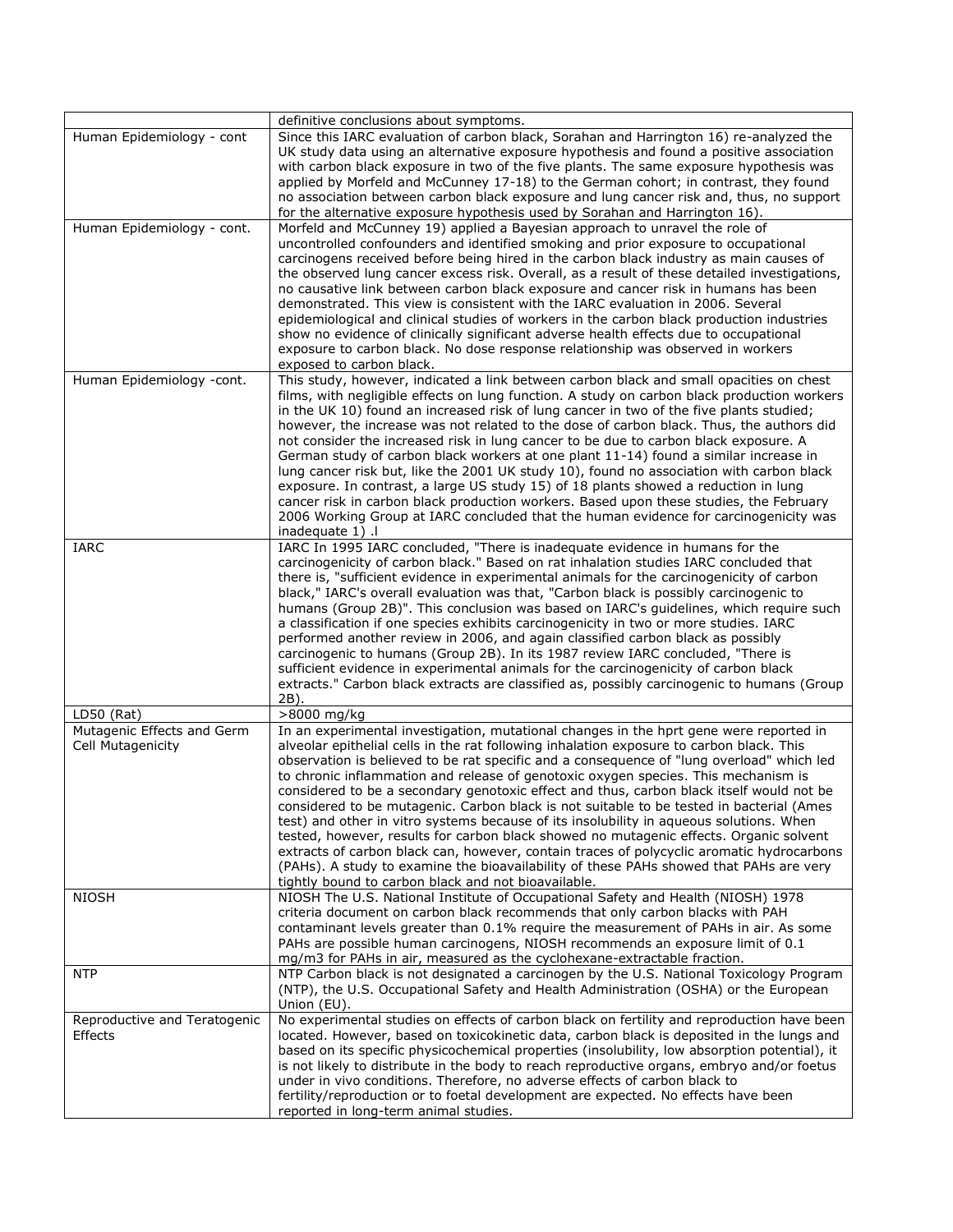| Sensitization                    | No animal data is available. No cases in humans have been reported.                                                                                                     |
|----------------------------------|-------------------------------------------------------------------------------------------------------------------------------------------------------------------------|
| STOT- repeated exposure          | Therefore, no STOT, Repeated exposure classification is made.                                                                                                           |
| STOT- single exposure            | Inhalation studies with the rat showed lung effects (see Section 11.2 and 11.3), these                                                                                  |
|                                  | effects are believed to be the effects of "lung overload" 1 and these effects are believed                                                                              |
|                                  | to be specific to the species. In addition, the European CLP Regulation states that no                                                                                  |
|                                  | classification is necessary if the mechanism is not relevant to humans. 4) Also, the CLP                                                                                |
|                                  | Guidance on classification and labeling states that the "lung overload" mechanism is not                                                                                |
|                                  | relevant to humans. 4) Therefore, no STOT, Repeated Exposure classification is made                                                                                     |
| Crystalline Silica(14808-60-7)   |                                                                                                                                                                         |
| Acute toxicity - Dermal          | No data available.                                                                                                                                                      |
| Acute toxicity - Inhalation      | No data available.                                                                                                                                                      |
| Additional Information           | RTECS: VV7330000 Prolonged inhalation of crystalline silica may result in silicosis, a                                                                                  |
|                                  | disabling pulmonary fibrosis characterized by fibrotic changes and miliary nodules in the                                                                               |
|                                  | lungs, a dry cough, shortness of breath, emphysema, decreased chest expansion, and                                                                                      |
|                                  | increased susceptibility to tuberculosis. In advanced stages, loss of appetite, pleuritic                                                                               |
|                                  | pain, and total incapacity to work. Advanced silicosis may result in death due to cardiac                                                                               |
|                                  | failure or destruction of lung tissue. Crystalline silica is classified as group 1 "known to be                                                                         |
|                                  | carcinogenic to humans" by IARC and "sufficient evidence" of carcinogenicity by the NTP.,                                                                               |
|                                  | The chronic health risks are associated with respirable particles of 3-4 um over protracted                                                                             |
|                                  | periods of time. Currently, there is a limited understanding of the mechanisms of quartz                                                                                |
|                                  | toxicity, including its mechanisms for lung carcinogenicity.                                                                                                            |
| Additional Information (cont.)   | Additional studies are needed to determine whether the cell transforming activity of                                                                                    |
|                                  | quartz is related to its carcinogenic potential. Liver - Irregularities - Based on Human                                                                                |
|                                  | Evidence Liver - Irregularities - Based on Human Evidence.                                                                                                              |
| Aspiration hazard                | No data available.                                                                                                                                                      |
| Carcinogenicity                  | Limited evidence of carcinogenicity in human studies IARC: 1 - Group 1: Carcinogenic to                                                                                 |
|                                  | humans (Quartz) ACGIH: No component of this product present at levels greater than or                                                                                   |
|                                  | equal to 0.1% is identified as a carcinogen or potential carcinogen by ACGIH. NTP: Known                                                                                |
|                                  | to be human carcinogen (Quartz) OSHA: No component of this product present at levels                                                                                    |
|                                  | greater than or equal to 0.1% is identified as a carcinogen or potential carcinogen by<br>OSHA.                                                                         |
| Germ Cell mutagenicity           | No data available.                                                                                                                                                      |
| Reproductive toxicity            | No dada available.                                                                                                                                                      |
| Respiratory or skin              | No data available.                                                                                                                                                      |
| sensitization                    |                                                                                                                                                                         |
| Serious eye damage/eye           | No data available.                                                                                                                                                      |
| irritation                       |                                                                                                                                                                         |
| Skin corrosion/irritation        | No data available.                                                                                                                                                      |
| Specific target organ toxicity - | Inhalation - May cause damage to organs through prolonged or repeated exposure.                                                                                         |
| repeated exposure                |                                                                                                                                                                         |
| Specific target organ toxicity - | No data available.                                                                                                                                                      |
| single exposure                  |                                                                                                                                                                         |
| Formaldehyde(50-00-0)            |                                                                                                                                                                         |
| Genotoxicity                     | Formaldehyde was found to be weakly mutagenic in a number of in vitro genotoxicity                                                                                      |
|                                  | tests and positive in certain in vivo screening tests for mutagenicity. Formaldehyde did                                                                                |
|                                  | not cause birth defects in rats inhaling concentrations up to 10 ppm. However, a study                                                                                  |
|                                  | using higher levels did show a slight but statistically significant reduction in male fetal                                                                             |
|                                  | body weight.                                                                                                                                                            |
| LD50 Dermal - Rabbit             | 270 mg/kg                                                                                                                                                               |
| LD50 Inhalation - Rat            | 0.31-0.59 mg/l (4 h) (Dust/ Mist)                                                                                                                                       |
| LD50 Oral - Rat - Acute          | 100 mg/kg, Rat                                                                                                                                                          |
| toxicity                         |                                                                                                                                                                         |
| Other Information                | Lifetime inhalation of formaldehyde vapor at concentrations above 5 ppm for 6 hours per                                                                                 |
|                                  | day, caused nasal tumors in laboratory animals. The International Agency for Research on                                                                                |
|                                  | Cancer (IARC) has classified formaldehyde as a Group 1 (known) human carcinogen<br>based on epidemiological evidence linking formaldehyde exposure to the occurrence of |
|                                  | nasopharyngeal cancer, a rare type of cancer. IARC also found limited evidence of cancer                                                                                |
|                                  | of the nasal cavity and paranasal sinuses and insufficient evidence for an association                                                                                  |
|                                  | between formaldehyde and leukemia. Inhalation caused liver and kidney damage in                                                                                         |
|                                  | laboratory animal tests.                                                                                                                                                |
| Sensitization                    | Formaldehyde has been reported to cause pulmonary hypersensitivity in some individuals                                                                                  |
|                                  | who were exposed to conceratrations know to cause irritation, however, no pulmonary                                                                                     |
|                                  | sensitization has been demonstrated in laboratory animal studies.                                                                                                       |
| Skin/Eye irritation              | Can cause severe eye and moderate skin irritation.                                                                                                                      |
| Specific Target Organ Toxicity   | Repeated skin exposure to solutions of 2% or more formaldehyde has caused skin allergic                                                                                 |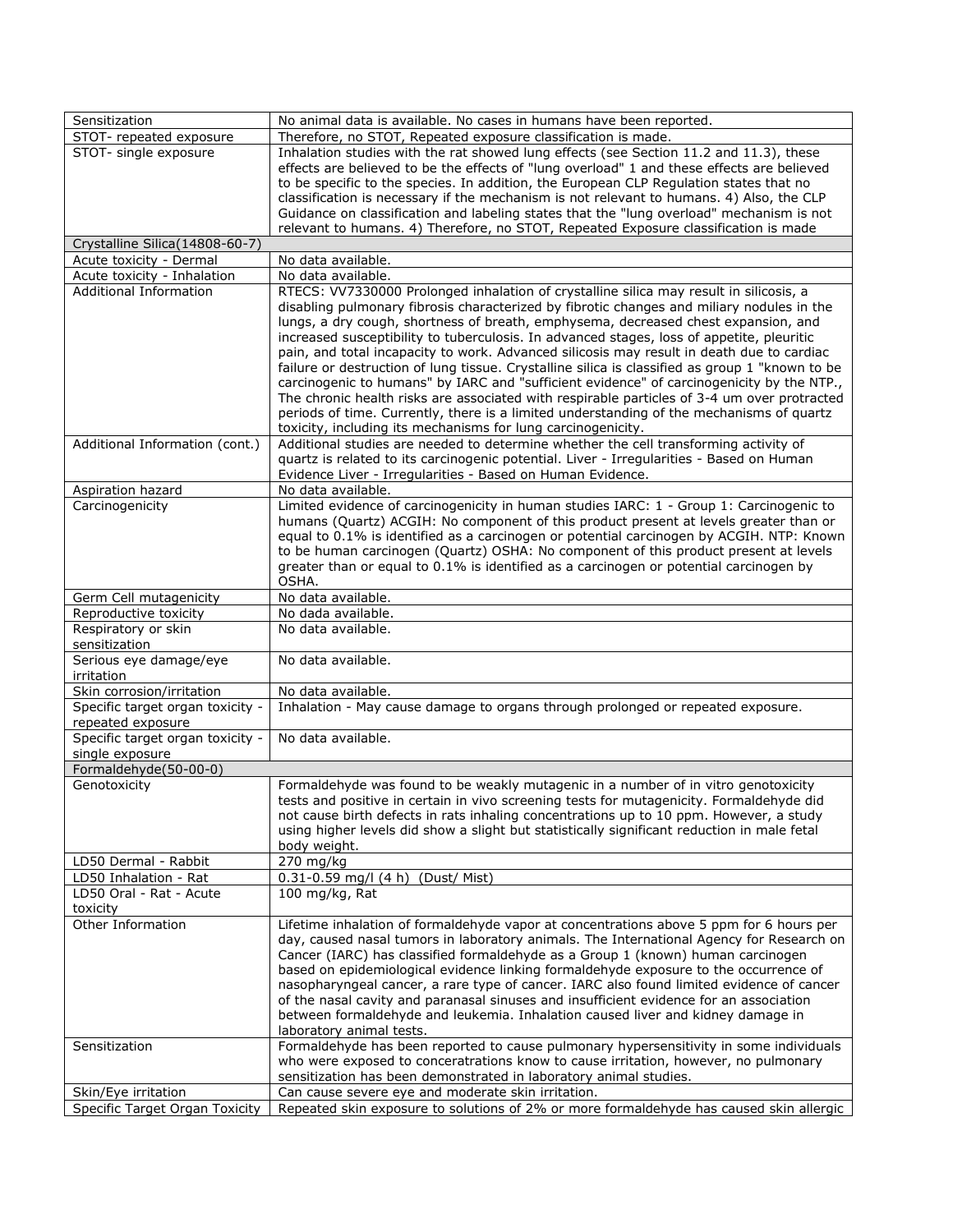| - Repeated exposure                 | reactions.                                                                                 |
|-------------------------------------|--------------------------------------------------------------------------------------------|
| Specific Target Organ Toxicity      | No data.                                                                                   |
| - Single                            |                                                                                            |
| P.M. Acetate(108-65-6)              |                                                                                            |
| Aspiration hazard                   | No data available.                                                                         |
| Carcinogenicity                     | No data available.                                                                         |
| LC50 - Inhalation Rat               | >4345 ppm (Rat, 6 h)                                                                       |
| LD50 - Dermal - Rabbit              | >5000 mg/kg                                                                                |
| LD50 - Oral - Rat                   | 6,190 mg/kg                                                                                |
| Mutagenicity                        | In vitro: No data available. In vivo: No data available.                                   |
| Other adverse effects               | No data available.                                                                         |
| Repeated dose toxicity              | No data available.                                                                         |
| Reproductive toxicity.              | No data available.                                                                         |
| Respiratory or skin                 | Skin Sensitization:, (Guinea Pig) - non-sensitizing                                        |
| sensitization                       |                                                                                            |
| Serious eye damage/eye              | (Rabbit): very slight                                                                      |
| irritation                          |                                                                                            |
| Skin corrosion/irritation           | Specified substance(s) 2-methoxy-1-methylethyl acetate (Rabbit, 4 h): none (Rabbit, 24     |
|                                     | $h)$ : none.                                                                               |
| Specific target organ toxicity -    | No data available.                                                                         |
| repeated exposure                   |                                                                                            |
| Specific target organ toxicity -    | No data available.                                                                         |
| single exposure                     |                                                                                            |
| Parachlorobenzotrifluoride(98-56-6) |                                                                                            |
| <b>Additional Information</b>       | RTECS: XS9145000 To the best of our knowledge, the chemical, physical, and                 |
|                                     | toxicological properties have not been thoroughly investigated.                            |
| Aspiration hazard                   | No data available.                                                                         |
| Carcinogenicity                     | IARC: No component of this product present at levels greater than or equal to 0.1% is      |
|                                     | identified as probable, possible or confirmed human carcinogen by IARC. ACGIH: No          |
|                                     | component of this product present at levels greater than or equal to 0.1% is identified as |
|                                     | a carcinogen or potential carcinogen by ACGIH. NTP: No component of this product           |
|                                     | present at levels greater than or equal to 0.1% is identified as a known or anticipated    |
|                                     | carcinogen by NTP. OSHA: No component of this product present at levels greater than or    |
|                                     | equal to 0.1% is identified as a carcinogen or potential carcinogen by OSHA.               |
| Germ cell mutagenicity              | Human Embryo Unscheduled DNA synthesis.                                                    |
| LD50 Oral - Rat                     | 13,000 mg/kg Dermal: No data available.                                                    |
| Reproductive toxicity               | No data available.                                                                         |
| Respiratory or skin                 | No data available.                                                                         |
| sensitization                       |                                                                                            |
| Serious eye damage/eye              | No data available.                                                                         |
| irritation                          |                                                                                            |
| Skin corrosion/irritation           | No data available.                                                                         |
| Specific target organ toxicity -    | No data available.                                                                         |
| repeated exposure                   |                                                                                            |
|                                     | Specific target organ toxicity -   Inhalation - May cause respiratory irritation           |
| single exposure                     |                                                                                            |
| Styrene(100-42-5)                   |                                                                                            |
| Irritation / corrision - Eye        | Species: Rabbit; Result: non-irritant; Method: BASF - Test                                 |
| Irritation / corrision -            | Species: Guinea pig; Result: non-sensitization; Method: OECD Guideline 406.                |
| Sensitization                       |                                                                                            |
| Irritation / corrision - Skin       | Species: Rabbit; Result: non-irritant; Method: BASF - Test                                 |
| LC50 Dermal - Rat                   | Not determined                                                                             |
| LC50 Inhalation - Rat               | Exposure time 4 h ; not determined                                                         |
| LD50 Oral - Rat                     | >5,000 mg/kg                                                                               |
| Titanium Dioxide(13463-67-7)        |                                                                                            |
| Carcinogenicity                     | In lifetime inhalation studies rats were exposed for 2 years to respectively 10, 50, 250   |
|                                     | mg/m3 of respirable Ti02.                                                                  |
| Dermal ALD (rabbit)                 | >10000 mg/m3                                                                               |
| Eye irritation                      | slight irritation                                                                          |
| Inhalation 4 h ALC                  | $>6.82$ mg/l                                                                               |
| ORAL ALD (rat)                      | >2400 mg/kg                                                                                |
| Sensitsation                        | Did not cause sensitsation on laboratory animals.                                          |
| Skin irritation                     | slight irritation                                                                          |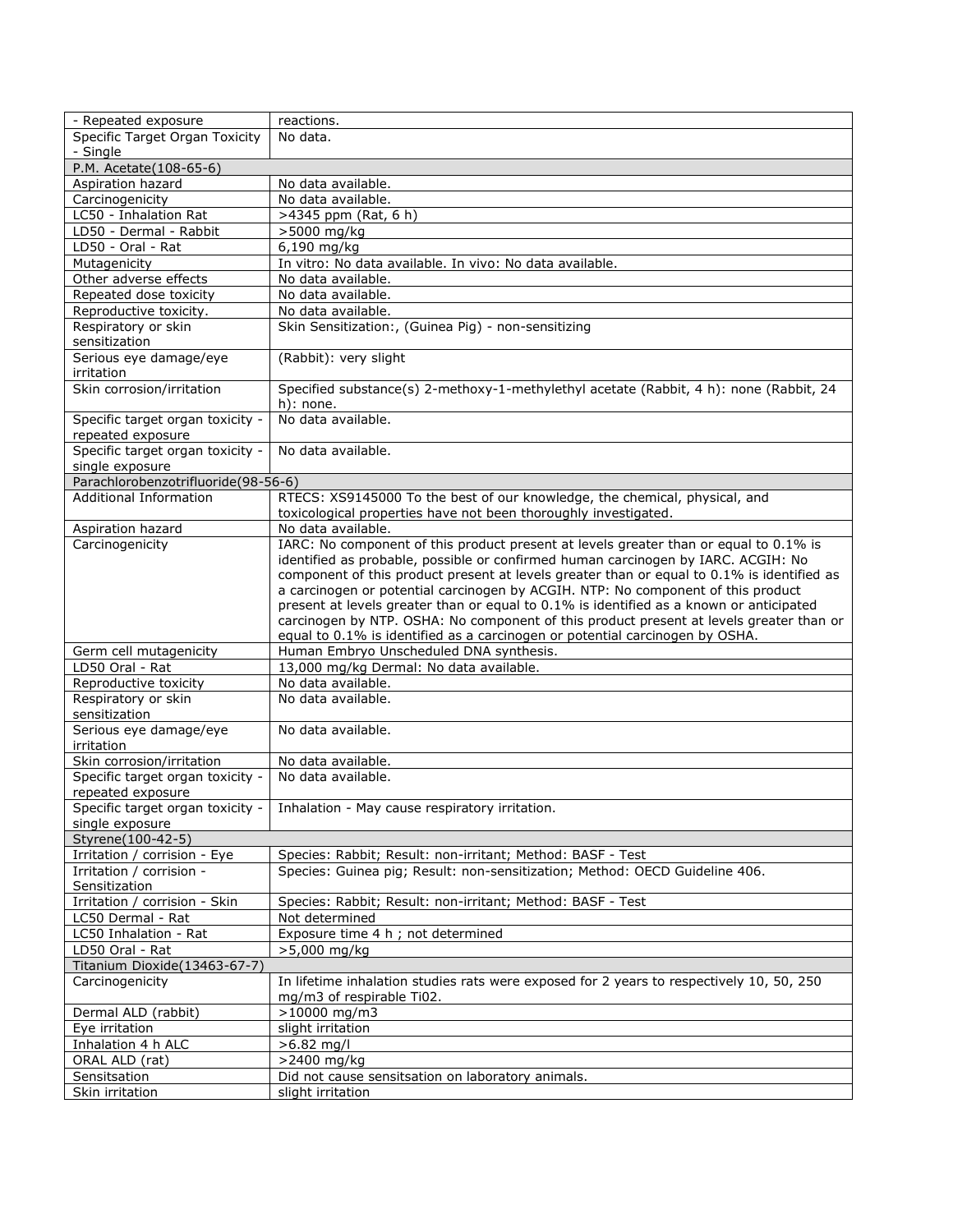## **12. ECOLOGICAL INFORMATION**

| Acetone(67-64-1)                              |                                                                                                                                                                                                                                                                                                                                                                                     |
|-----------------------------------------------|-------------------------------------------------------------------------------------------------------------------------------------------------------------------------------------------------------------------------------------------------------------------------------------------------------------------------------------------------------------------------------------|
| Bioacculative potential                       | Parition coefficient: n-octanol/water: log Pow: -0.24                                                                                                                                                                                                                                                                                                                               |
| EC50 (Daphnia magna (Water<br>flea))          | 7,630 mg/l (Exposure time 48 h); Test substance: Acetone                                                                                                                                                                                                                                                                                                                            |
| LC50 (Oncorhynchus mykiss<br>(rainbow trout)) | 6,100 mg/l (Exposure time: 48 h)                                                                                                                                                                                                                                                                                                                                                    |
| Mobility in soil                              | No data available.                                                                                                                                                                                                                                                                                                                                                                  |
| Other adverse effects                         | No data Available. Regulation: 40 CFR Protection of Environment; Part 82 Protection of                                                                                                                                                                                                                                                                                              |
|                                               | Stratpspheric Ozone - CAA Section 602 Class I Substances., Additional ecological                                                                                                                                                                                                                                                                                                    |
|                                               | information: No data available.                                                                                                                                                                                                                                                                                                                                                     |
| Persistence and degrability                   | Biodegrability: Remarks: No data available                                                                                                                                                                                                                                                                                                                                          |
| Toxicity to algae                             | Remarks: No data available                                                                                                                                                                                                                                                                                                                                                          |
| Amorphous Silica(7631-86-9)                   |                                                                                                                                                                                                                                                                                                                                                                                     |
| Additional ecological                         | General notes: Do not allow product to reach ground water, water course or sewage                                                                                                                                                                                                                                                                                                   |
| information                                   | system.                                                                                                                                                                                                                                                                                                                                                                             |
| Bioaccumulative potential                     | No further relevant information available.                                                                                                                                                                                                                                                                                                                                          |
| EC50 - Algae                                  | >10000 mg/l (Scenedesmus subspicatus) (72 h) (OCED 201) comparable substance                                                                                                                                                                                                                                                                                                        |
| EC50 - Daphnia magna                          | >1000 mg/l (Daphnia magna) (24 h) (OCED 202)                                                                                                                                                                                                                                                                                                                                        |
| LCO - Zebra fish                              | 10000 mg/l (zebra fish) (96 h) (static) (OCED203)                                                                                                                                                                                                                                                                                                                                   |
| Mobility in soil                              | No further relevant information available.                                                                                                                                                                                                                                                                                                                                          |
| Persistance and degrability                   | The product is chemically and biologically inert. By the insolubility in water there is a                                                                                                                                                                                                                                                                                           |
|                                               | seperstion at evrty filtration and sedimentation process.                                                                                                                                                                                                                                                                                                                           |
| Carbon Black(1333-86-4)                       |                                                                                                                                                                                                                                                                                                                                                                                     |
| Behavior in water treatment<br>plants         | Activated sludge, EC0 (3 h) > 800 mg/L. DEV L3 (TTC test)                                                                                                                                                                                                                                                                                                                           |
| <b>Bioaccumulation Potential</b>              | Potential bioaccumulation is not expected because of the physicochemical properties of<br>the substance                                                                                                                                                                                                                                                                             |
| EC50 (Scenedesmus<br>subspicatus)             | > 10,000 mg/L, OECD (Guideline 201)                                                                                                                                                                                                                                                                                                                                                 |
| EC50 Daphnia magna<br>(waterflea)             | >5600 mg/l (24 h) OECD (Guideline 202)                                                                                                                                                                                                                                                                                                                                              |
| Environmental fate                            | Carbon black is an inert solid, stable and insoluble in water or organic solvents. Its vapour<br>pressure is negligible. Based on these properties it is expected that carbon black will not<br>occur in air or water in relevant amounts. Also potential for distribution via water or air<br>can be dismissed. The deposition in soil or sediments is therefore the most relevant |
|                                               | compartment of fate in the environment.                                                                                                                                                                                                                                                                                                                                             |
| LC50 Brachydanio reio<br>(zebrafish)          | >1000 mg/l (96 h) OECD (Guideline 203)                                                                                                                                                                                                                                                                                                                                              |
| NOEC 50 (Scenedesmus<br>subspicatus)          | > 10,000 mg/L, OECD (Guideline 201)                                                                                                                                                                                                                                                                                                                                                 |
| Crystalline Silica(14808-60-7)                |                                                                                                                                                                                                                                                                                                                                                                                     |
| Bioaccumulative potential                     | No data available.                                                                                                                                                                                                                                                                                                                                                                  |
| Mobility in soil                              | No data available.                                                                                                                                                                                                                                                                                                                                                                  |
| Other adverse effects                         | No data available.                                                                                                                                                                                                                                                                                                                                                                  |
| Persistence and degradability                 | No data available.                                                                                                                                                                                                                                                                                                                                                                  |
| Results of PBT and vPvB                       | PBT/vPvB assessment not available as chemical safety assessment not required/not                                                                                                                                                                                                                                                                                                    |
| assessment                                    | conducted                                                                                                                                                                                                                                                                                                                                                                           |
| Toxicity                                      | No data available.                                                                                                                                                                                                                                                                                                                                                                  |
| Formaldehyde(50-00-0)                         |                                                                                                                                                                                                                                                                                                                                                                                     |
| EC50 Daphnia - Toxicity to<br>Water Flea      | 11.3-18 mg/l (48 h), Daphnia magna                                                                                                                                                                                                                                                                                                                                                  |
| LC50 Oncorhynchus - Toxicity<br>to fish       | 100-136 mg/l, (96 h), Oncorhynchus mykiss                                                                                                                                                                                                                                                                                                                                           |
| Toxicity to Algae                             | Not available.                                                                                                                                                                                                                                                                                                                                                                      |
| P.M. Acetate(108-65-6)                        |                                                                                                                                                                                                                                                                                                                                                                                     |
| Aquatic invertebrates                         | NOEC (daphnia, 21 d): > = 100 mg/l EC-50 (daphnia, 21 d): > 100 mg/l                                                                                                                                                                                                                                                                                                                |
| Bioaccumulative potential                     | No data available.                                                                                                                                                                                                                                                                                                                                                                  |
| Biological Oxygen Demand                      | 363 mg/g 1,050 mg/g                                                                                                                                                                                                                                                                                                                                                                 |
| Chemical Oxygen Demand                        | No data available.                                                                                                                                                                                                                                                                                                                                                                  |
| Chronic Toxicity Fish                         | LC-50 (Oryzias latipes, 14 d): 63.5 mg/l NOEC (Oryzias latipes, 14 d): 47.5 mg/l                                                                                                                                                                                                                                                                                                    |
| LC50 - Daphnoid - Aquatic                     | 408 mg/l (48 h)                                                                                                                                                                                                                                                                                                                                                                     |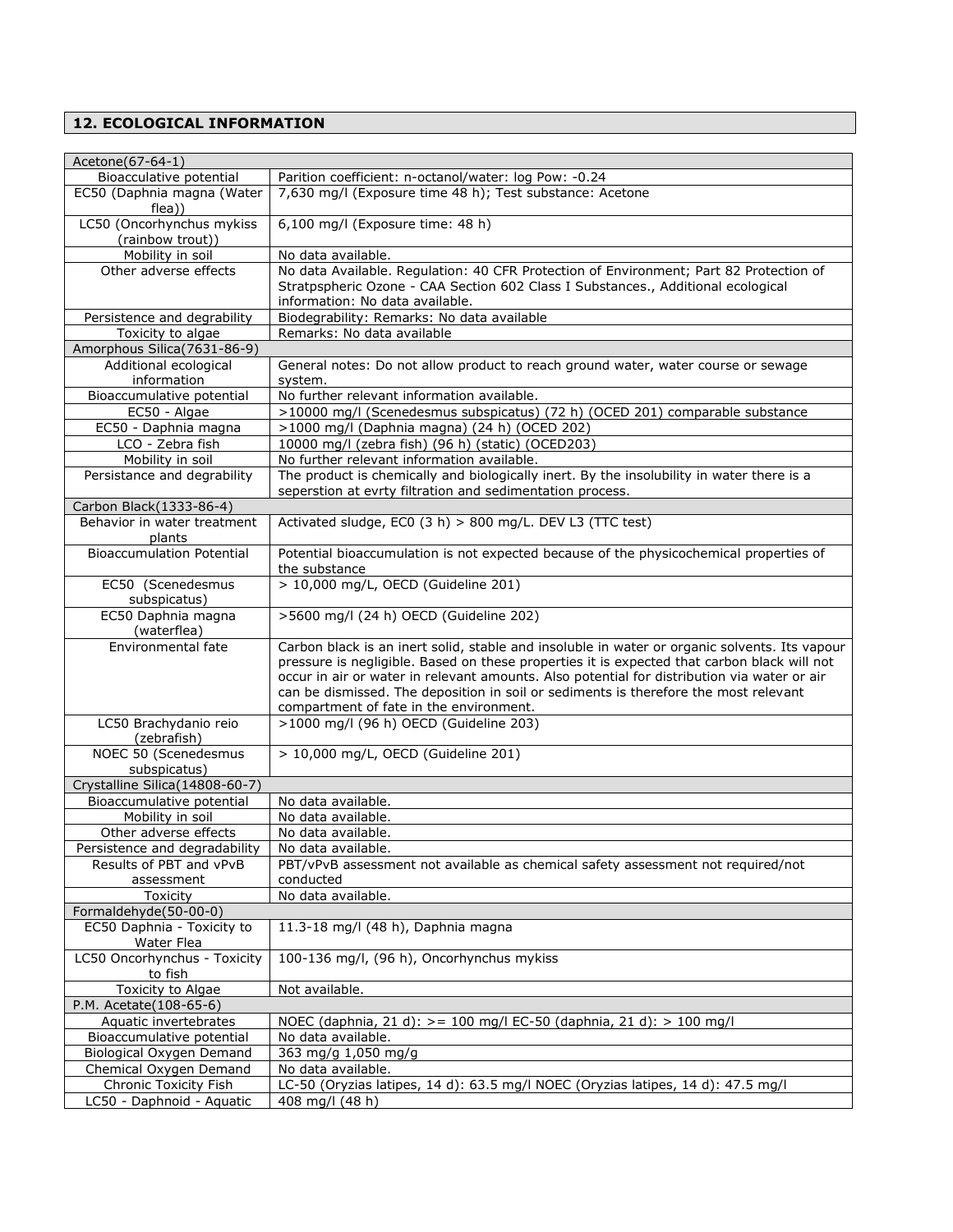| invertebrates                       |                                                                                                                                                                       |
|-------------------------------------|-----------------------------------------------------------------------------------------------------------------------------------------------------------------------|
| LC50 - Fathead Minnow -             | 161 mg/l (96 h)                                                                                                                                                       |
| Toxicity to Fish                    |                                                                                                                                                                       |
| Mobility in soil                    | No data available.                                                                                                                                                    |
| Other adverse effects               | No data available.                                                                                                                                                    |
| Persistence and degradability       | Biodegradation - 90 % (28 d, Ready Biodegradability: CO2 Evolution Test) Readily<br>biodegradable                                                                     |
| Results of PBT and vPvB             | No data available.                                                                                                                                                    |
| assessment                          |                                                                                                                                                                       |
| Toxicity to Aquatic Plants          | EC-50 (Selenastrum capricornutum, 96 h): > 1,000 mg/l NOEC (Selenastrum<br>capricornutum, 96 h): $> = 1,000$ mg/l                                                     |
| Parachlorobenzotrifluoride(98-56-6) |                                                                                                                                                                       |
| Bioaccumulative potential           | No data available.                                                                                                                                                    |
| Mobility in soil                    | No data available.                                                                                                                                                    |
| Other adverse effects               | No data available.                                                                                                                                                    |
| Persistence and degradability       | No data available.                                                                                                                                                    |
| Results of PBT and vPvB             | PBT/vPvB assessment not available as chemical safety assessment not required/not                                                                                      |
| assessment                          | conducted.                                                                                                                                                            |
| Toxicity                            | No data available.                                                                                                                                                    |
| Styrene(100-42-5)                   |                                                                                                                                                                       |
| Bioaccumulation                     | At present state of knowledge, no negative ecological effects are expected.                                                                                           |
| Chronic                             | No data available regarding toxicity to Daphnoids.                                                                                                                    |
| Chronic                             | No data available regarding toxicity to fish.                                                                                                                         |
| EC50 (Algae)                        | (72 h); No data available concerning toxicity for algae.                                                                                                              |
| EC50 (Daphnia) Acute                | (48 h) No data available regarding toxicity to daphnia.                                                                                                               |
| LC50 Fish (Leuciscus idus)          | $>100$ mg/l (96 h)                                                                                                                                                    |
| Acute                               |                                                                                                                                                                       |
| Microorganisms                      | Toxicity to microorganisms: The inhibition of the degradation activity sludge is not<br>anticipated when introduced to biological treatment plants in appropriate low |
| Titanium Dioxide(13463-67-7)        | conceratrations.                                                                                                                                                      |
| LC50 fish                           |                                                                                                                                                                       |
|                                     | Fathead minnow 96 h >1000 mg/l                                                                                                                                        |

## **13. DISPOSAL CONSIDERATIONS**

## **WASTE TREATMENT METHODS**

#### **GENERAL INFORMATION :** No data available.

**DISPOSAL METHOD:** Dispose of waste and residues in accordance with Local, State, and Federal Regulations. Mix with compatible chemical which is less flammable and incenerate. Since emptied containers retain product residue, follow label warnings even after container is emptied. Residual vapors may explode on ignation; do not cut, drill, grind or weld or near this container.

#### **14. TRANSPORT INFORMATION**

**USDOT GROUND DOT (DEPARTMENT OF TRANSPORTATION)** PROPER SHIPPING NAME (DOT) : Paint, flammable liquid **HAZARDS CLASS :** 3 **UN/NA NUMBER :** UN1263 **PACKING GROUP :** PG II **EMERGENCY RESPONSE GUIDE (ERG) :** 128

**IATA (AIR) DOT (INTERNATIONAL AIR TRANSPORTATION ASSOCIATION) PROPER SHIPPING NAME :** Paint, flammable liquid **HAZARDS CLASS :** 3 **UN/NA NUMBER :** UN1263 **PACKING GROUP :** PG II **EMERGENCY RESPONSE GUIDE (ERG) :** 128

**IMDG (OCEAN)** PROPER SHIPPING NAME : Paint, flammable liquid **HAZARDS CLASS :** 3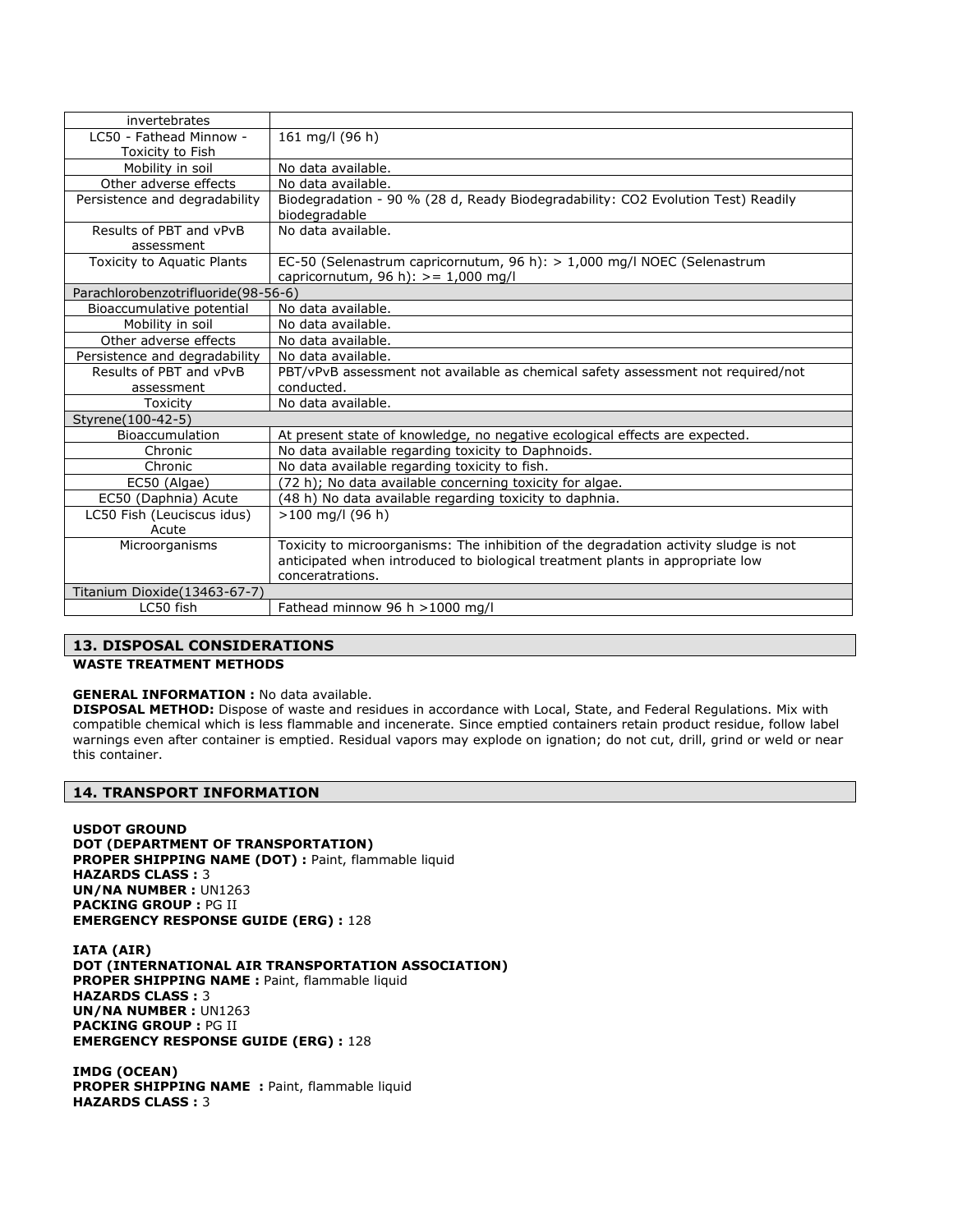#### **UN/NA NUMBER :** UN1263 **PACKING GROUP :** PG II **EMERGENCY RESPONSE GUIDE (ERG) :** 128

**MARINE POLLUTANT :** No **SPECIAL PRECAUTIONS :** P210 Keep away from heat/sparks/open flames/hot surfaces. No smoking. P235 Keep cool.

#### **15. REGULATORY INFORMATION**

#### **US FEDERAL REGULATIONS All ingredients in Section #3 are TSCA (Toxic Substance Control Act) listed.**

**OSHA HAZARDS :** Flammable liquid, Fire hazard, Chronic health hazard, Moderate skin irritant, Moderate eye irritant, Carcinogen. **EPCRA - Emergency** 

**CERCLA REPORTABLE QUANTITY**

Methyl Ethyl Ketone (CAS# 78-93-3) : RQ(lbs) 5000

Carbon Black (CAS# 1333-86-4) : RQ (lbs) 5000

Isobutanol (CAS# 78-83-1) : RQ 5000

**SARA 304 Extremely Hazardous Substances Reportable Quantity :** This material does not contain any components with a section 304 EHS RQ.

**SARA TITLE III (SUPERFUND AMENDMENRS AND REAUTHORIZATION ACT) SARA 311/312 Hazards :** Fire Hazard, Acute Health Hazard, Chronic Health Hazard **SARA 313 :**

Not reportable.

## **CLEAN AIR ACT :**

| This product contains: | <b>Chemical CAS#</b> |
|------------------------|----------------------|
| Styrene                | $100 - 42 - 5$       |
| Formaldehyde           | $50 - 00 - 0$        |

#### **INTERNATIONAL REGULATIONS**

#### **CLASSIFICATION ACCORDING TO REGULATION (EC) No. 1272/2008 (CLP) :**

Flam. Liq. 2 H226 Eye Irrit. 2 H319 STOT SE 3 H336

#### **NATIONAL REGULATIONS**

| This product contains: | <b>Chemical CAS#</b> |
|------------------------|----------------------|
| #Titanium Dioxide      | 13463-67-7           |
| "Crystalline Silica    | 14808-60-7           |
| #Carbon Black          | 1333-86-4            |

# Indicates a chemical listed by IARC as a possible carcinogen.

#### **STATE REGULATIONS CALIFORNIA PROPOSITION 65**

| This product contains: | <b>Chemical CAS#</b> |
|------------------------|----------------------|
| *Crystalline Silica    | 14808-60-7           |

\*This product contains (a) chemical (s) known to the State of California to cause cancer.

+This product contains (a) chemical (s) known to the State of California to cause birth defects or other reproductive harm.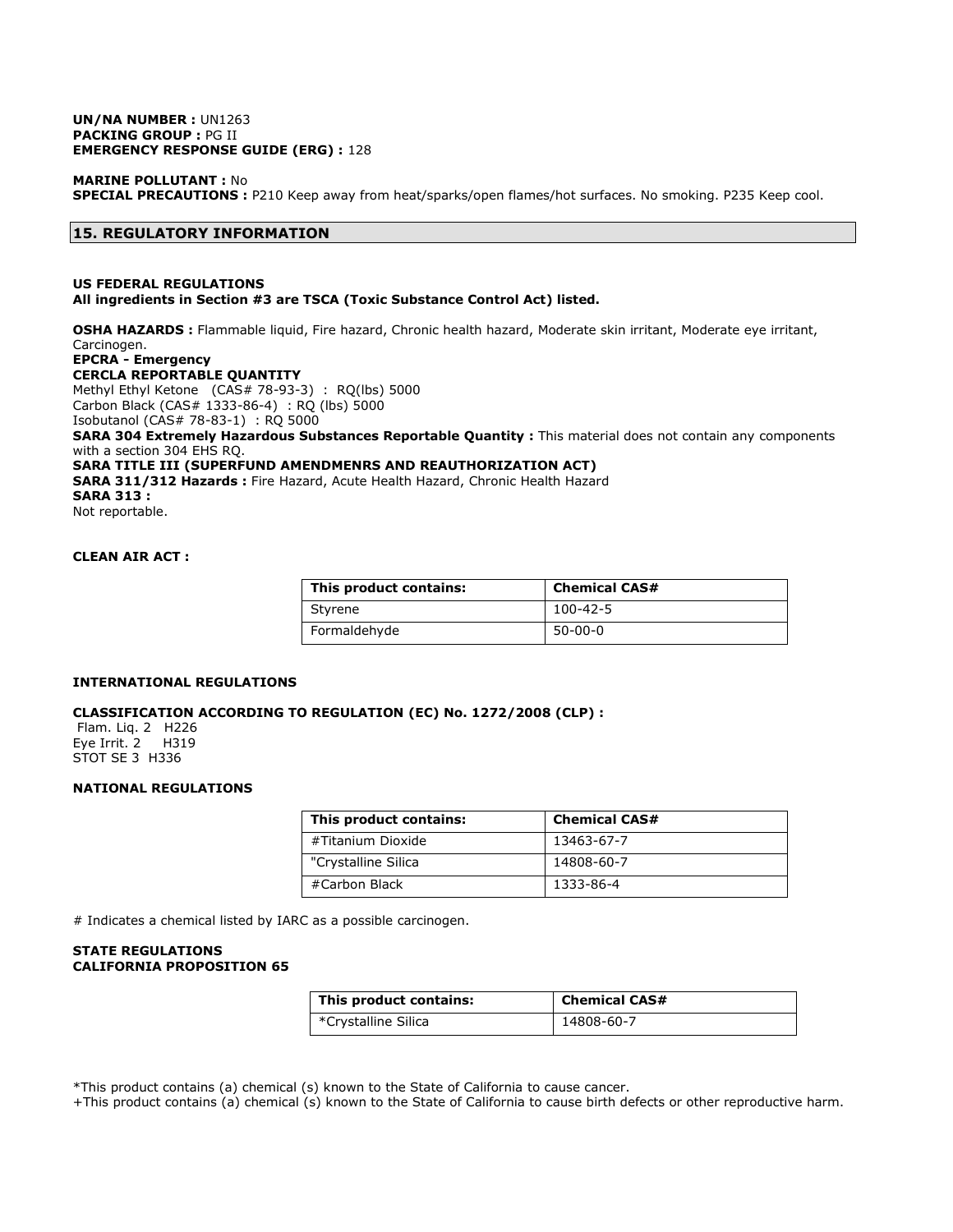#### **Massachusetts Right to Know**

Carbon Black CAS# 1333-86-4 Methyl Ethyl Ketone CAS#78-93-3 Parachlorobenzotrifluoride CAS# 98-56-6 Silica Gel CAS# 112926 -00 - 8 Cyclohexanone CAS# 108-94-1 Isobutanol CAS# 78 -83 - 1 Hydrous Magnesium Silicate CAS# 14807 -96 - 6 Quartz CAS# 14808-60-7 Trade Secret: 489909 -5260 - P -CH **Pennsylvania Right to Know** Carbon Black CAS# 1333-86-4 Titanium Dioxide CAS# 13463 -67 - 7 Aluminum Hydroxide CAS# 21645 -51 - 2 Amorphous Silicon Dioxide CAS# 7631 -86 - 9 Methyl Amyl Ketone CAS# 100 -43 - 0 Methyl Ethyl Ketone CAS# 78-93-3 Pyrogenic Colloidal Silica CAS# 112945-52-5 Parachlorobenzotrifluoride CAS# 98-56-6 Silica Gel CAS# 112926 -00 - 8 Cyclohexanone CAS# 108-94-1 Isobutanol CAS# 78 -83 - 1 PM Acetate CAS# 108-65-6 Trade Secret: 48909-5260-P-H Ethene homopolymer CAS# 9002-88-4 Quartz CAS# 1408-60-7 Magnesium Carbonate CAS# 546-93-0 Cyclohex-1,4-ylenedimethanol CAS# 105-08-8 1,3 -Bis(hydroxymethyl)cyclohexane CAS# 3971 -28 - 6

#### **New Jersey Right to Know**

Carbon Black CAS# 1333-86-4 Titanium Dioxide CAS# 13463 -67 - 7 Aluminum Hydroxide CAS# 21645 -51 - 2 Amorphous Silicon Dioxide CAS# 7631 -86 - 9 Methyl Amyl Ketone CAS# 100 -43 - 0 Methyl Ethyl Ketone CAS# 78-93-3 Pyrogenic Colloidal Silica CAS# 112945-52-5 Parachlorobenzotrifluoride CAS# 98-56-6 Silica Gel CAS# 112926-00-8 Cyclohexanone CAS# 108-94-1 Isobutanol CAS# 78-83-1 PM Acetate CAS# 108 -65 - 6 Trade Secret: 48909-5260-P-H Ethene homopolymer CAS# 9002-88-4 Quartz CAS# 1408-60-7 Magnesium Carbonate CAS# 546-93-0 Cyclohex -1,4 -ylenedimethanol CAS# 105 -08 - 8 1,3 -Bis(hydroxymethyl)cyclohexane CAS# 3971 -28 - 6

#### **16. OTHER INFORMATION**

| <b>HMIS RATING</b>   |     |  |
|----------------------|-----|--|
| Health:              | א ( |  |
| Flammability:        |     |  |
| Reactivity:          |     |  |
| Personal Protection: |     |  |